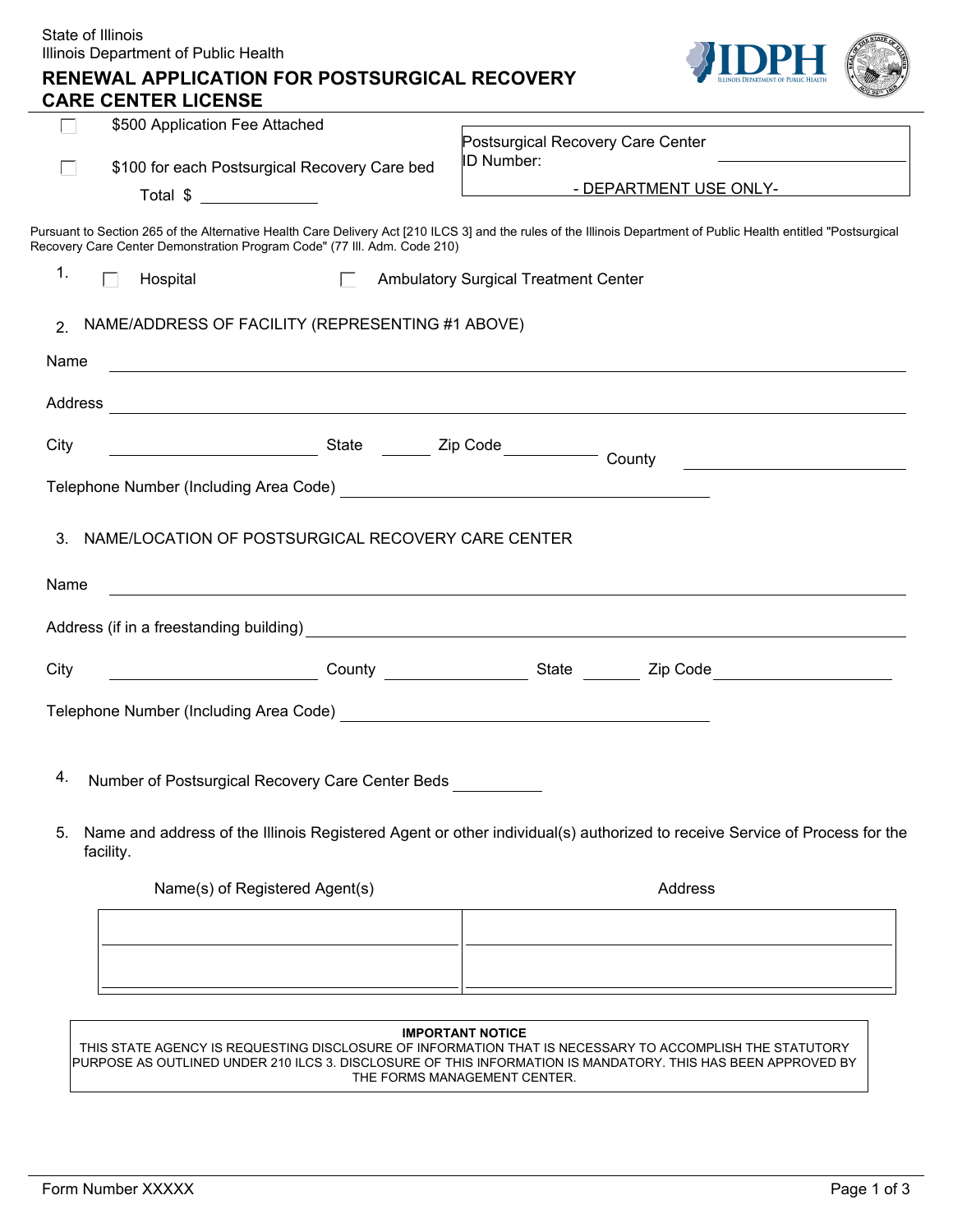



6. List the name(s) of person(s) under whose management or supervision the Postsurgical Recovery Care Centers will be operated, including at least:

| Title                    | Name | Illinois License Number |
|--------------------------|------|-------------------------|
| Administrator            |      |                         |
| <b>Medical Director</b>  |      |                         |
| <b>Supervisory Nurse</b> |      |                         |
|                          |      |                         |
|                          |      |                         |

- 7. The following must be included with the renewal application, if changed since last application filed with the Department:
	- A. Copy of the transfer agreement with a licensed hospital in accordance with the requirements of Section  $\Box$ 210.1200 (b)(9). (Identify as Exhibit I)
	- B. Documentation of compliance with Section 210.2500. (Laboratory, Pharmacy and Radiological Services)  $\Box$ (Identify as Exhibit II)
	- C. Documentation of compliance with Section 210.2800. (Food Service) (Identify as Exhibit III)  $\Box$
	- D. Copy of admission protocol and transfer criteria as required by Section 210.1800. (Identify as Exhibit IV)  $\Box$
	- E. Information regarding any conviction of the owner or operator of a felony or any crime under the laws of  $\Box$ Illinois or of the United States arising out of connection with the operation of a health care facility or a statement that such a conviction does not exist. (Identify as Exhibit V)
		- F. There have been no changes in items A-E since the most recent application filed with the department.

 $\Box$